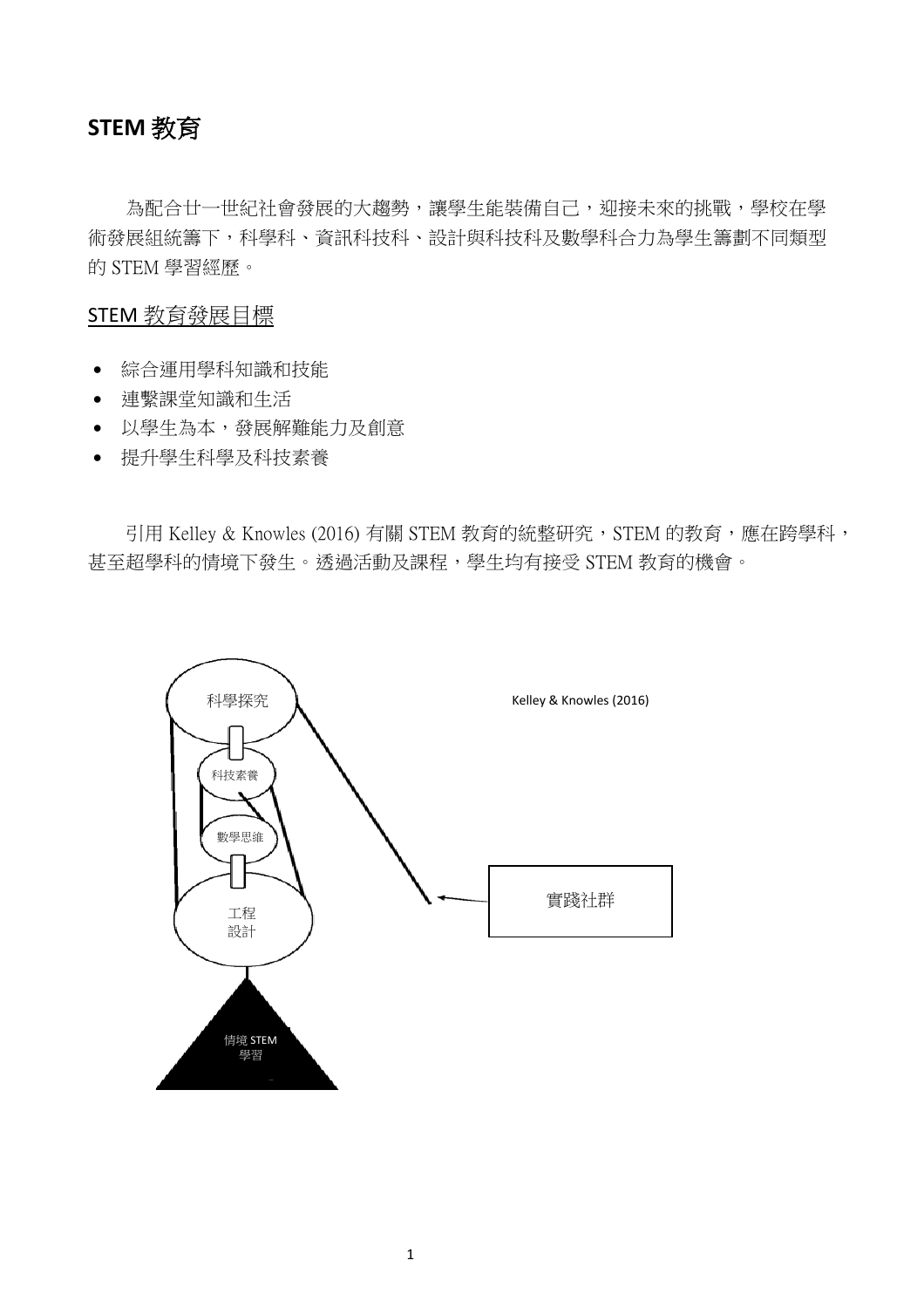# STEM 活動

透過舉辦不同的活動,讓學生有更多機會接觸不同類型的 STEM 項目,訓練學生的思 維、能力及態度。



## STEM 課程

為讓學生有更紮實的根基,及令學生在一個情境中有更深入的探究,學校在中一及中 二均設有 STEM 科。

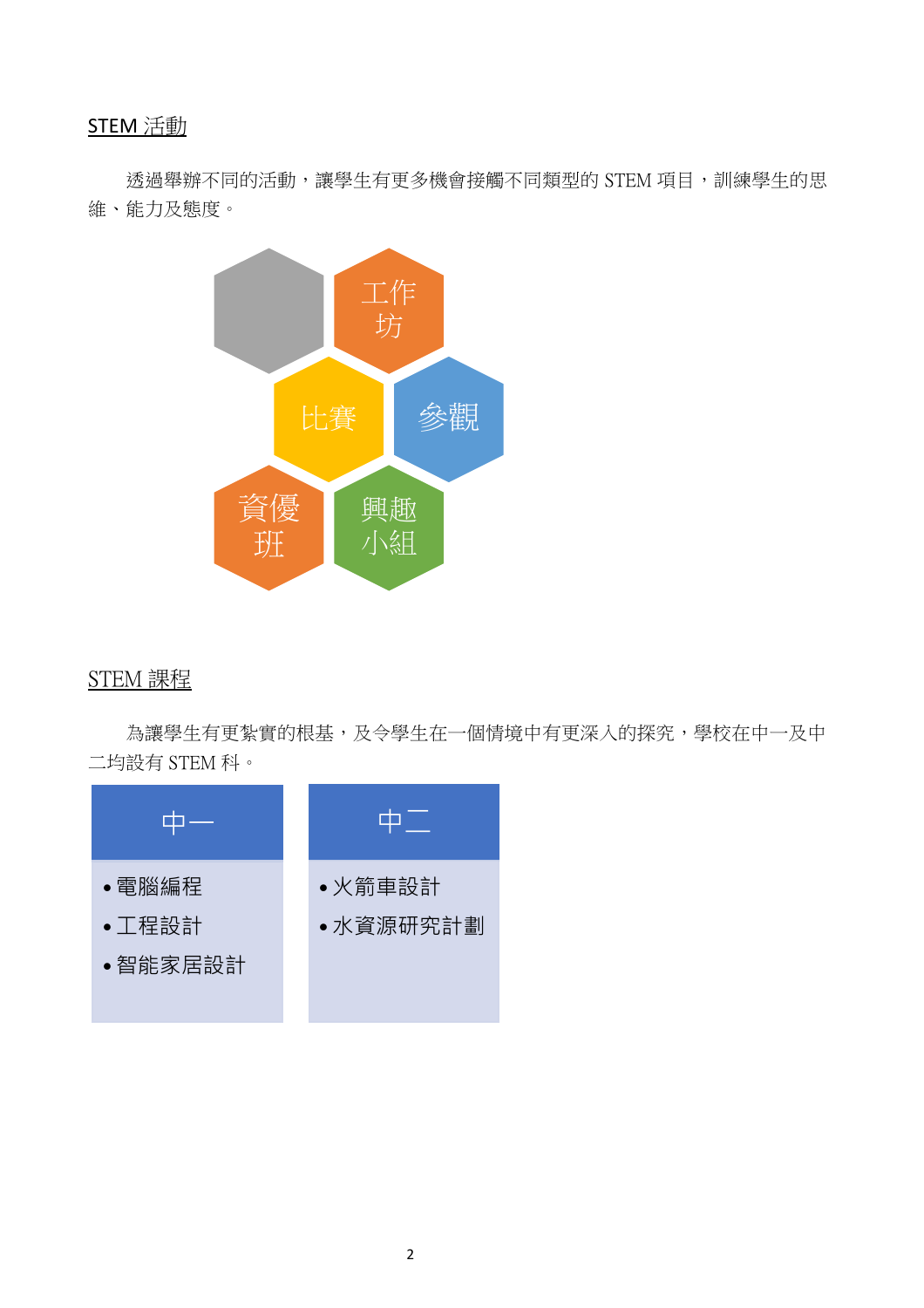參照 Morris and Adamson(2010) 的科學課程設計分析,初中 STEM 科在不同導向上,有 著均衡的發展。

| 學術理性主義 | ●科學知識         |
|--------|---------------|
|        | ●數學知識         |
| 社會經濟效能 | •工程設計         |
|        | ●科技運用         |
|        | ●資源運用反思       |
| 社會重建   |               |
|        | ●社區參與反思       |
|        |               |
| 學生為本   | ●按個人興趣及能力進行研究 |
|        |               |
| 理念轉移   | ●生命教育         |
|        | ●改變未來         |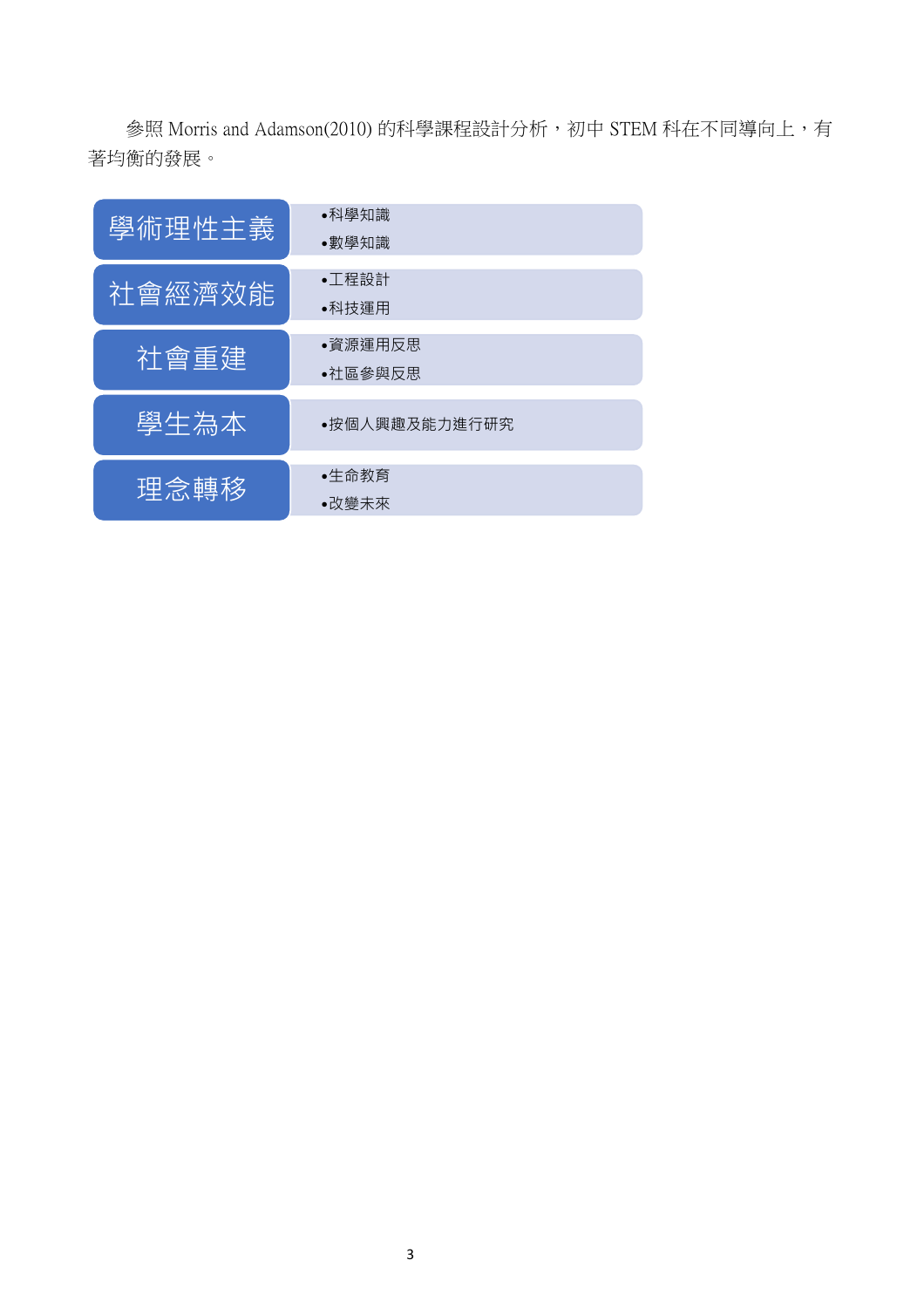#### **STEM Education**

In order to cope with the major development trends of the 21<sup>st</sup> Century and to equip students with different skills to face future challenges, the Academic Development Committee has been working with the subject coordinators of Integrated Science, Information Technology, Design & Technology, and Mathematics to provide various STEM learning experiences for students.

## **STEM Education Development Goals**

- To integrate subject knowledge and skills
- To bring knowledge in the classroom into the real world
- With a student-centered approach, to help students develop their creativity and problem-solving skills
- To enhance students' scientific and technological literacy

According to the research on integrated STEM education conducted by Kelley and Knowles (2016), STEM education should be carried out with interdisciplinary or even transdisciplinary integration. Through activities and courses, students have the opportunity to receive STEM education.



Kelley & Knowles (2016)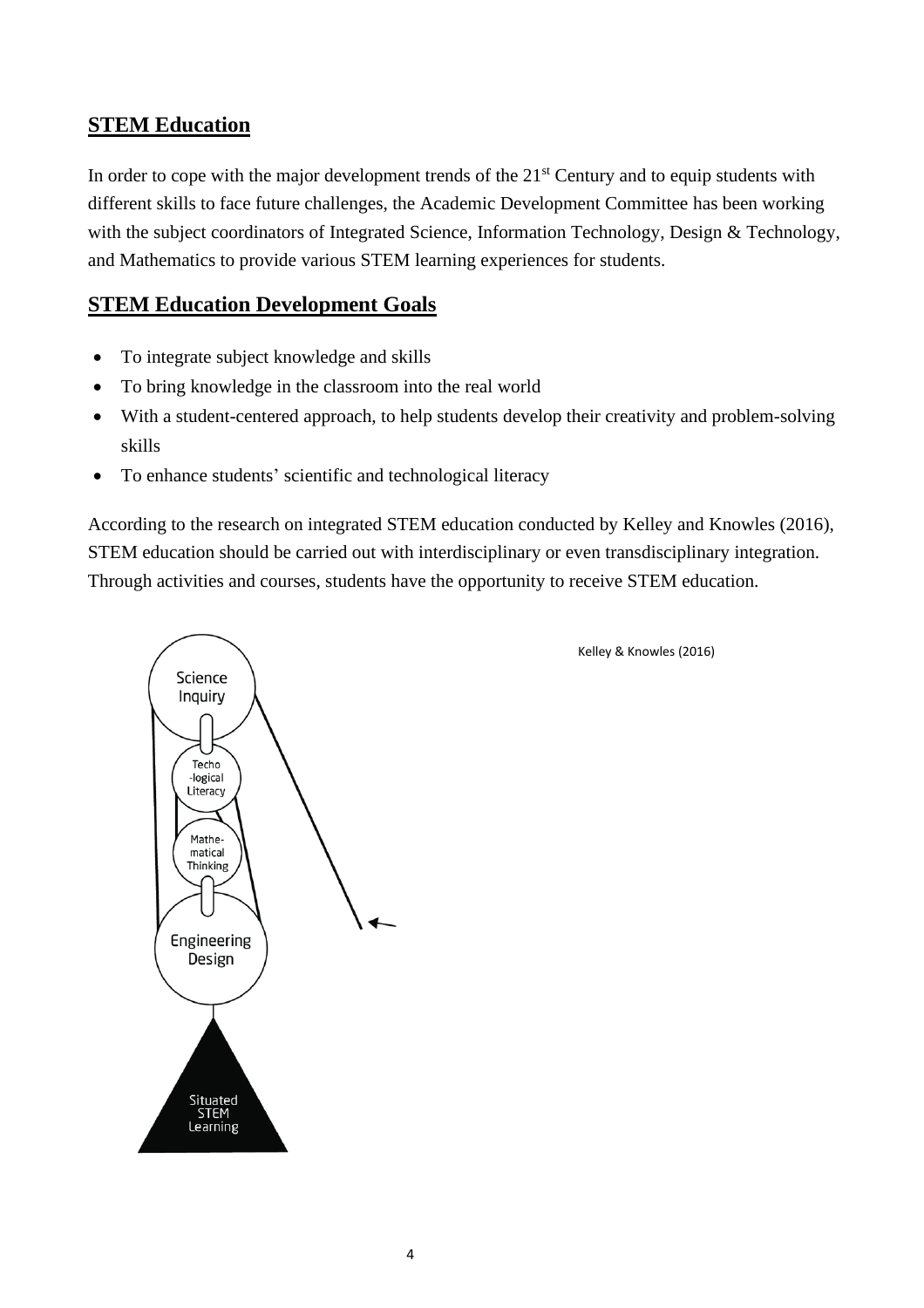## **STEM Activities**

Through participating in activities and workshops, students are exposed to different kinds of STEM projects that train their thinking, ability, and attitude.



## **STEM Courses**

To provide students with a solid foundation and an authentic setting that facilitates in-depth exploration, our school offers STEM subjects to F.1 and F.2 students.